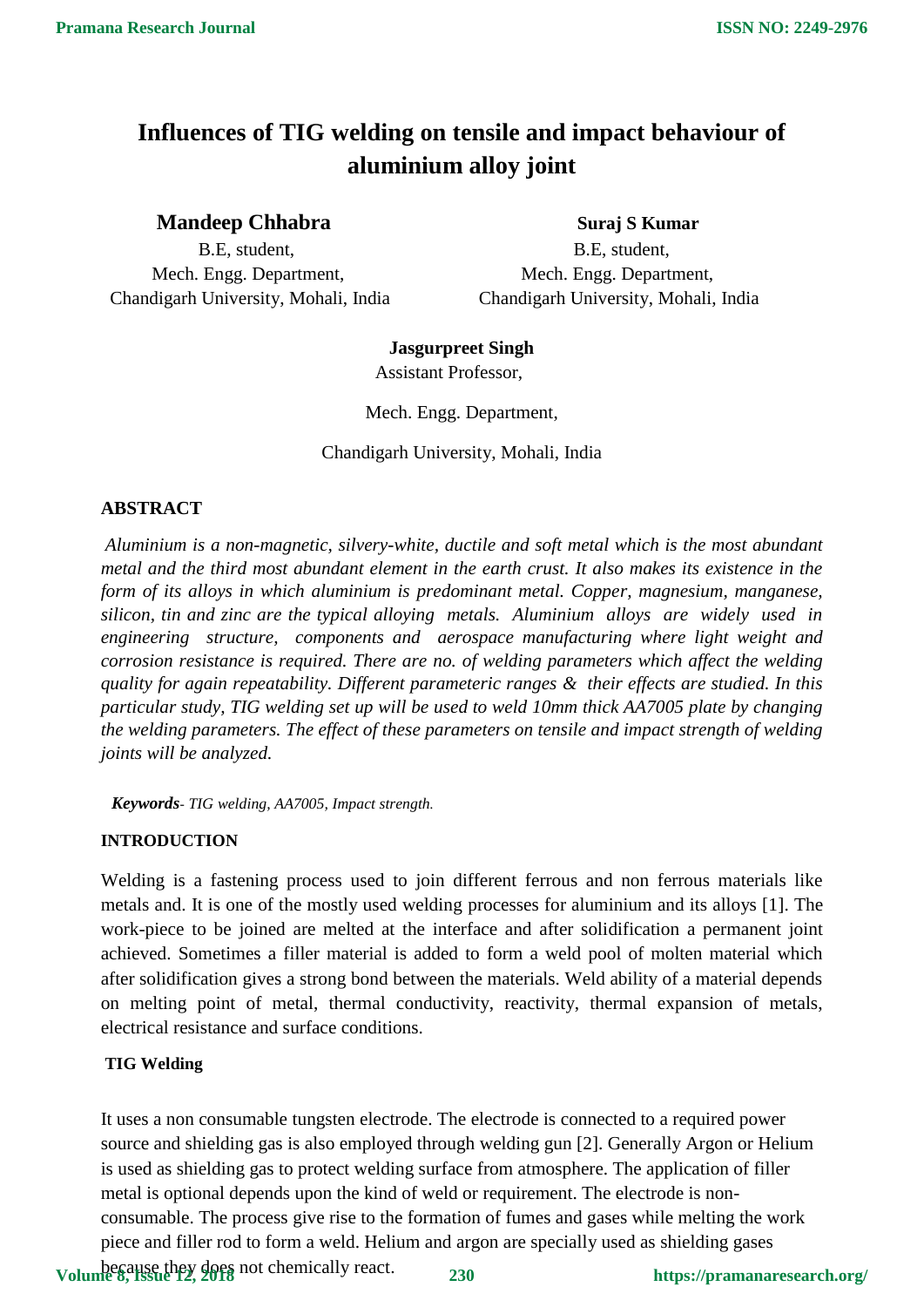

Fig.1 Schematic diagram of TIG welding Fig.2 Mechanism of TIG welding



#### **1.2 Welding Of Aluminum Alloys**

AA7005 is a merely alloy of this series with good weldability and can be TIG welded without causing cracks and poor strength joints. Unlike other AA7xxx, it do not contain Cu in its composition which reduces its ductility and corrosion resistance. Hence susceptibility to solidification cracking of aluminium-copper alloys is increased. Zinc and Magnesium are the most widely used alloying elements for aluminium. AA7005 possess good welding characteristics and resistance to corrosion. The physical properties of AA7005 are similar, except higher density of  $2.78$  g/cm<sup>3</sup> than AA6061 alloy and may be little stronger depending on the temper. Unlike 6061, It does not need to be [precipitation hardened,](https://en.wikipedia.org/wiki/Precipitation_hardened)  [bu](https://en.wikipedia.org/wiki/Precipitation_hardened)t can be aired cooled. These alloys are used primarily for [bicycle fr](https://en.wikipedia.org/wiki/Bicycle)ames, due to its relative ease of [welding it](https://en.wikipedia.org/wiki/Welding) is extensively used in defence, aerospace and marine applications due to its high strength.

The properties of AA7005 are given below in TABLE I, TABLE II and TABLE III as shown:

| TABLE I |    | <b>COMPOSITION OF AA7005</b> |    |  |  |
|---------|----|------------------------------|----|--|--|
| Мn      | Мg | $\mathcal{C}^r$              | Zn |  |  |
|         |    |                              |    |  |  |

| $\Delta t$ | IIIU    | III <sub>K</sub> | ◡    | ∠″      | . .     | <b>LI</b> |
|------------|---------|------------------|------|---------|---------|-----------|
| 93.3%      | $.45\%$ | 1.4%             | .13% | $4.5\%$ | $.04\%$ | .14%      |
|            |         |                  |      |         |         |           |

TABLE II. PHYSICAL PROPERTIES OF AA7005

| Phase | Atomic<br>Weight | Melting Point Boiling | Point  | Density       |
|-------|------------------|-----------------------|--------|---------------|
| Solid | 26.9AMU          | 6300                  | 24700C | $2.78$ gm/cm3 |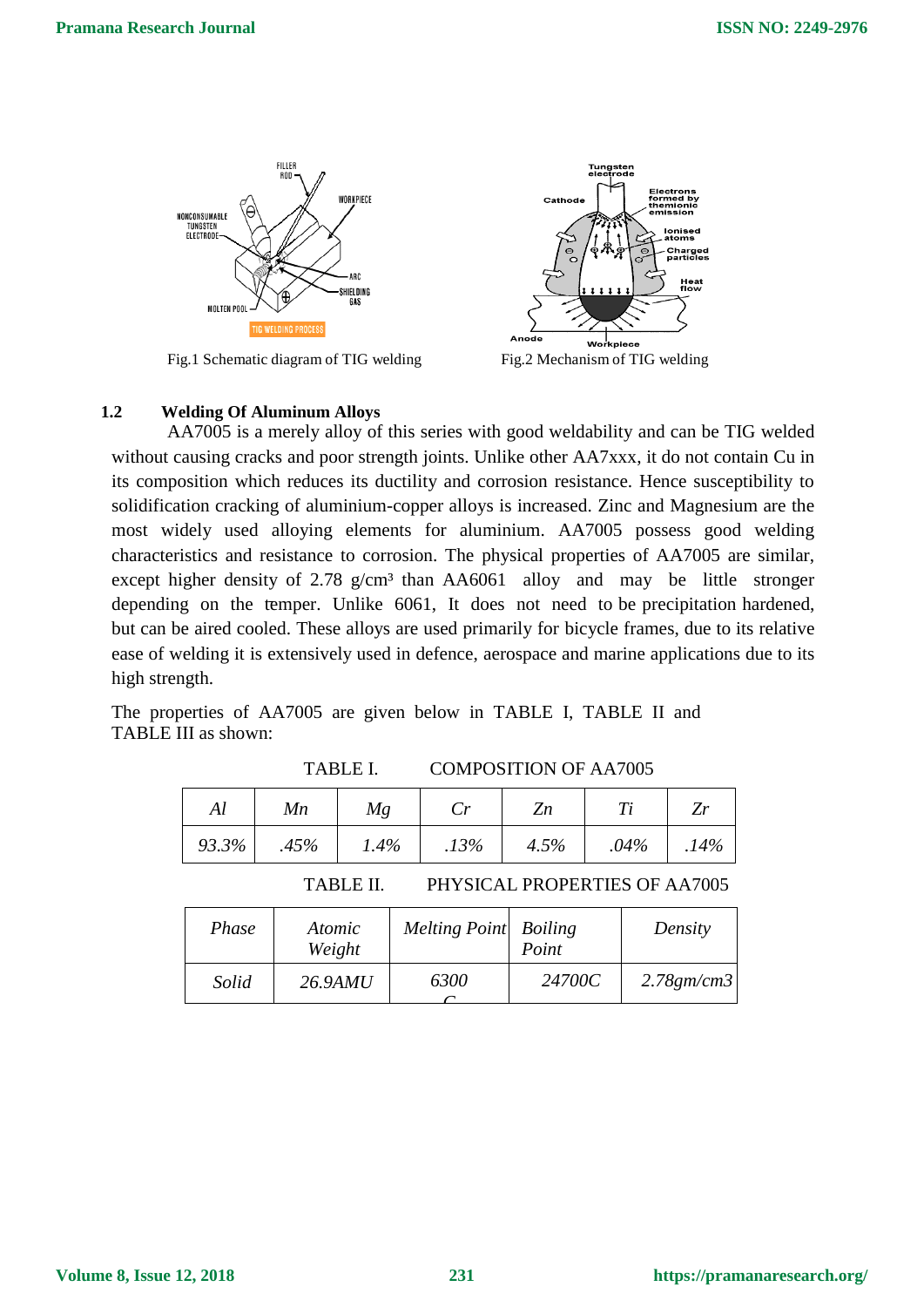| <b>PROPERTIES</b>      | <b>VALUE</b>      | <b>CONDITION</b> |
|------------------------|-------------------|------------------|
| Poisson's Ratio        | $2.6 - 2.8$       | <i>250</i>       |
| Elastic Modulus (GPa)  | $70-$<br>$\Omega$ | <i>250</i>       |
| Tensile Strength (MPa) | 193               | 250              |
| Yield Strength (MPa)   | 83                | 250              |
| Elongation $(\%)$      | 20                | <i>250</i>       |
| Shear Strength (MPa)   | 140               | 250              |

| TABLE III. | <b>MECHANICAL PROPERTIES OF AA7005</b> |  |
|------------|----------------------------------------|--|
|            |                                        |  |

#### **LITERATURE REVIEW**

 TIG welding is highly precise and clean welding process yet the control and execution of different welding parameters is quite necessary for successful outcome. The different welding parameters are selected by the operator based on his experience or from literature survey. It is not always necessary that the selection of parameters can be optimal and will give same set of result for particular welding environment. In this study, a literature review has been made and attempt has been made to analyze the effect of different parameters on the welding geometry.

#### **CONCLUSION**

Literature survey reveals that a lot of work has been done on TIG welding of aluminium alloys. The research work has been found in literature for TIG welding of aluminium alloys and based on past work the following conclusions are drawn:.

- The range and selection of parameters depend upon type of material, strength required and specifications of welding machine used.
- Welding strength and welding profile is greatly influenced by selection of welding material and welding technique.
- For better strength and cleanliness in TIG welding of aluminium, AC power source is mostly preferred.
- Design of experiment can be determined by Taguchi method, Response Surface Technology and full factorial design.
- Minitab software is an important application for the evaluation of result.
- Microstructure investigation at different zones of weldment gives an comparative outcome between TIG welding and base material to differentiate the effect of temperature distribution.

 UTM and Impact Testing Machine can be used for Tensile and Impact testing of TIG welded joints.

- Welding defects can be eliminated by proper welding precautions and controlling the different welding parameters.
- Automation of TIG welding process can make it more useful and precise. It can help to achieve faster welding speed, less distortion and even thin welding sheets can be easily welded with less skill required.